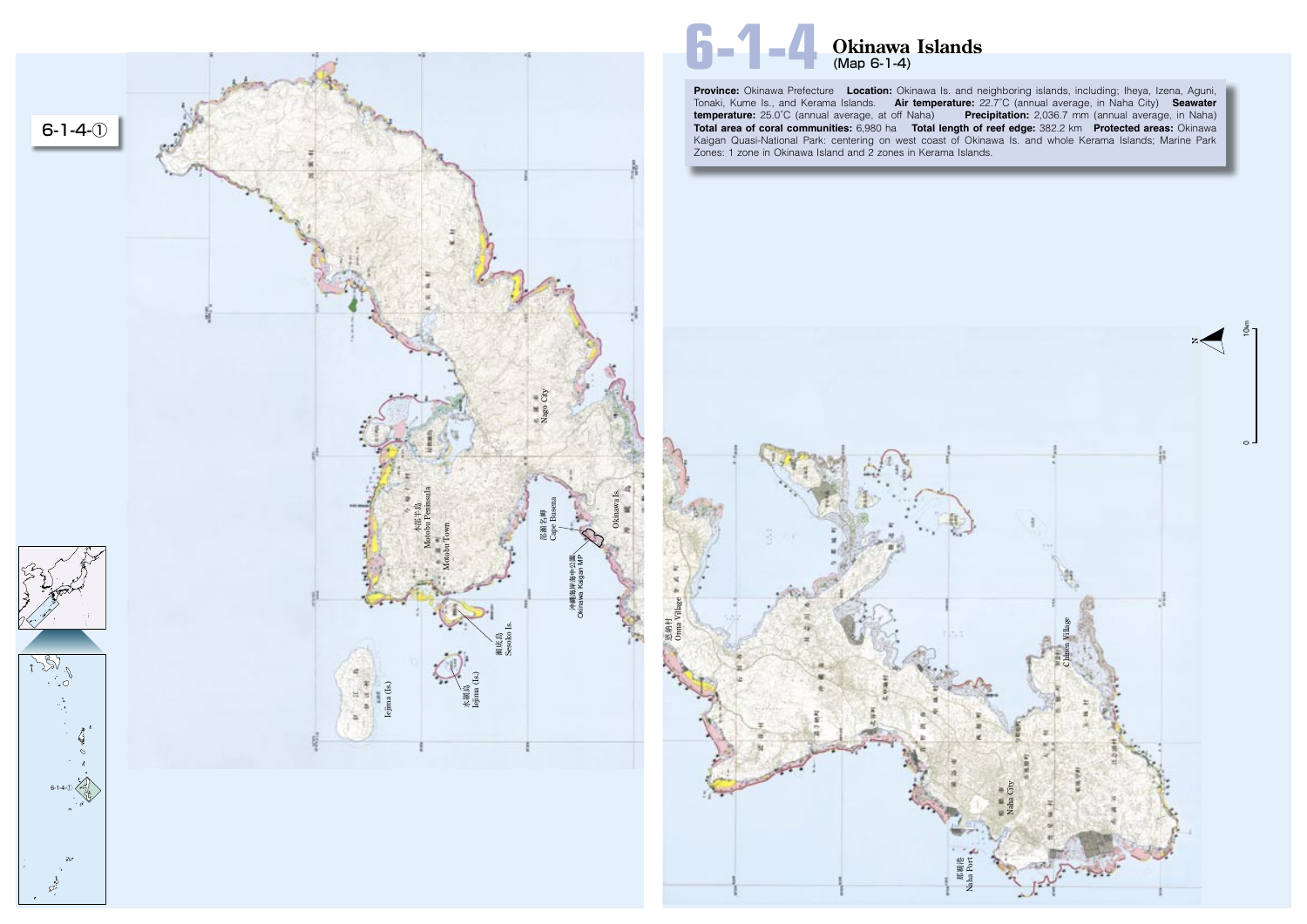









 $5 \text{ km}$ 

 $\bigoplus^n$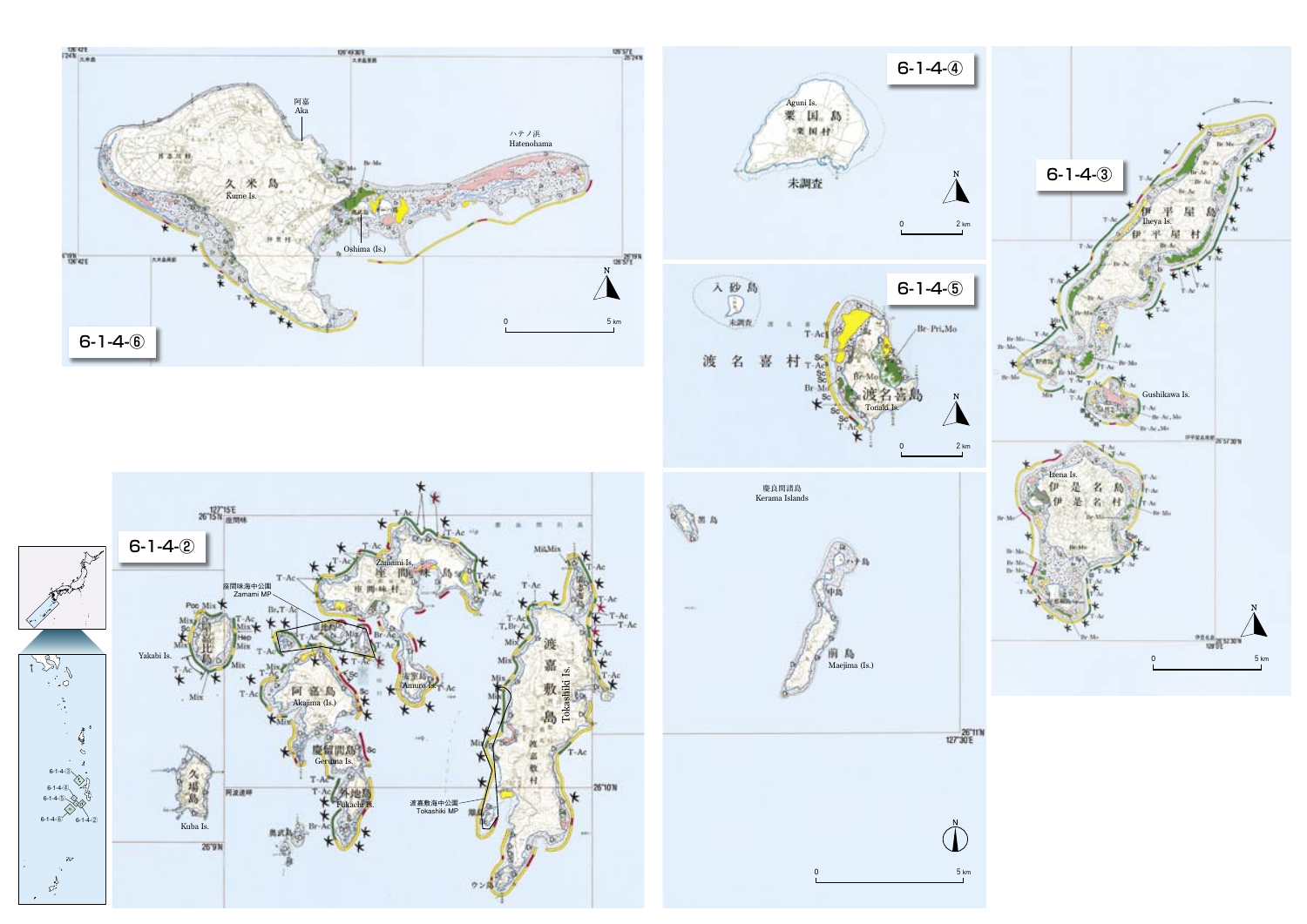# a. Okinawa Island (Map 6-1-4-①)

## Kazuhiko Sakai

## 1 Corals and coral reefs

#### 1. Geographical features

Most of the coral reefs around Okinawa Island (hereafter Okinawa) are fringing and patch reefs, which have developed adjacent or close to the Okinawa. However, on the southeastern coast, patch reefs have developed several kilometers offshore. forming barrier reef like.

#### 2. Coral distribution

Okinawa is in the direct path of the Kuroshio Current, which sustains more than 340 scleractinian corals, and eight non-scleractinian corals at a relatively high (26˚N) latitude (Nishihira and Veron 1995). The number of the scleractinian coral species on Okinawa is three times more than that recorded at similar latitude on the Great Barrier Reef (Veron 1993; Nishihira and Veron 1995). To date there is only one unique coral species (an undescribed species of *Fungia*) reported on Okinawa (Nishihira and Veron 1995).

Corals have been gradually decreasing on Okinawa since the 1970s, mainly because of the crown-of-thorns starfish (*Acanthaster planci*) predation (Sakai and Nishihira 1986). Dramatic reductions in coral abundance also occurred in 1998 in association with the thermal stress event. For example, Loya *et al.* (2001) compared coral community structure between 1997 and 1999 on a fringing reef at southeast coast of Sesoko Island, northwestern Okinawa. They showed that coverage of coral communities (including hard and soft corals) decreased by 85 % because of the 1998 mass-bleaching event (Fig. 1). There was little apparent recover 5 years later (in 2003). A sur vey by the Conser vation Division of Okinawa Prefecture (2003) revealed that only 2 of 80 surveyed sites (Minna-jima and Ie-jima Island) supported coral cover > 25 % (Fig. 2). A detailed examination of coral communities at 18 stations along the western coast of Okinawa in 2003 showed that percent cover of corals was less than 5 % at all the stations (Sakai, unpublished data). Although there were numerous *Acropora* recruits after 1998 mass-bleaching event, and exceeded 20 colonies per m2 at some stations, survival was low and was reduced to less than 10 per m2 in 2003. At these stations, *A. planci*  was common and appeared responsible for the high mortality rates after bleaching (Photo. 1).

Coral species diversity was also reduced in 1998. Loya *et al.* (2001) showed that the number of coral species decreased by 61 % on the fringing reef of Sesoko Island because of the mass-bleaching event (Fig. 1). Mortality of branching corals was much higher than non-branching corals (Loya *et al.* 2001). Notably, the author has not found any colonies of *Seriatopora hystrix* and *S. caliendrum*  around Okinawa since 1998, and fears a high probability of local extinction of these species.

3. Water quality and physical environment

Water quality is declining around Okinawa due to human activities. Terrestrial red soil run-off to coral reefs had been evident since at least the 1970s. Eutrophication, caused mainly by agricultural runoff and domestic sewage, has also recently increased. Low seawater transparency near Okinawan cities appears related, in part, to an increase in phytoplankton. Benayahu (1995) suggested that an increase in the percent cover of soft corals around Okinawa is due to a deterioration in water quality - the percent cover of soft corals is actually high near cities, for example Sunabe (central west coast).

4. Notable species and ecosystems

There have been some sightings of the endangered dugong species, *Dugong dugon*, on the northeastern coast of Okinawa (Photo. 2). An endemic species of fish, *Scartelaos histophorus*, is found on the tidal mud flats of Nakagusuku Bay (central east coast). It is highly probable that their habitats are threatened, as are the coral communities, considering prospective (rapid) development and land reclamation.

## 2 Situation of usages

#### 1. Tourism

There are more than 130 dive shops on Okinawa. Some dive operators have changed their destination to the Kerama Islands, because coral reefs around Okinawa have degraded. For non-diving tourists, glass-bottomed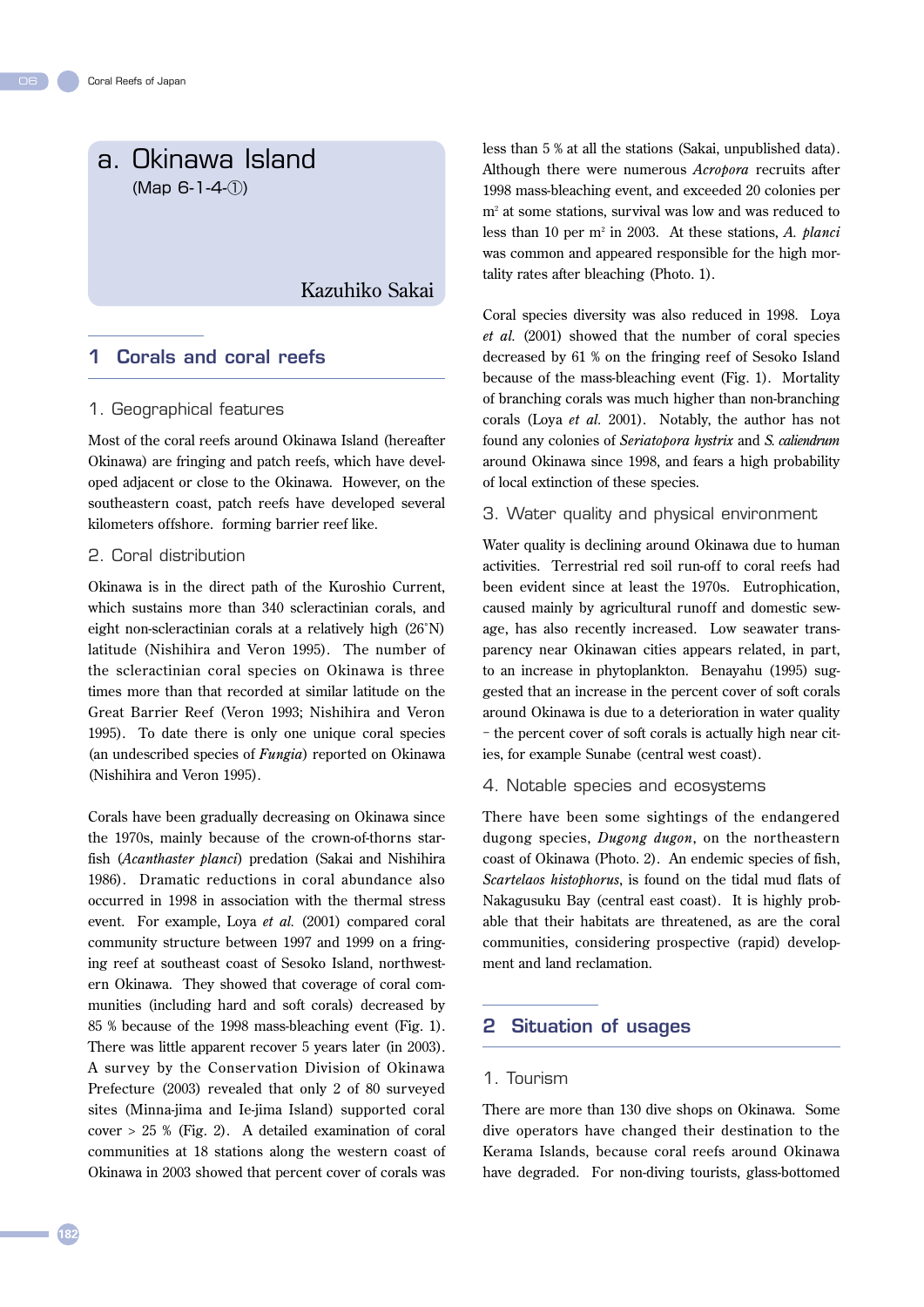





Fig. 2. Percent cover of hermatypic corals at 80 sites around Okinawa Island in a survey of 2003 (Conservation Division Department of Cultural & Environmental Affairs, Okinawa Prefectural Government).

 $80<sup>o</sup>$ 

 



Photo. 1. Juvenile Acropora colonies recently (< 2-3 days) eaten by Acanthaster planci (3 white skeletons in the middle) on a reef off Onna Village in 2003 (an individual A. planci starfish was inside the burrow at the upper right), while one live juvenile Acropora colony can be seen at the center right of the photo.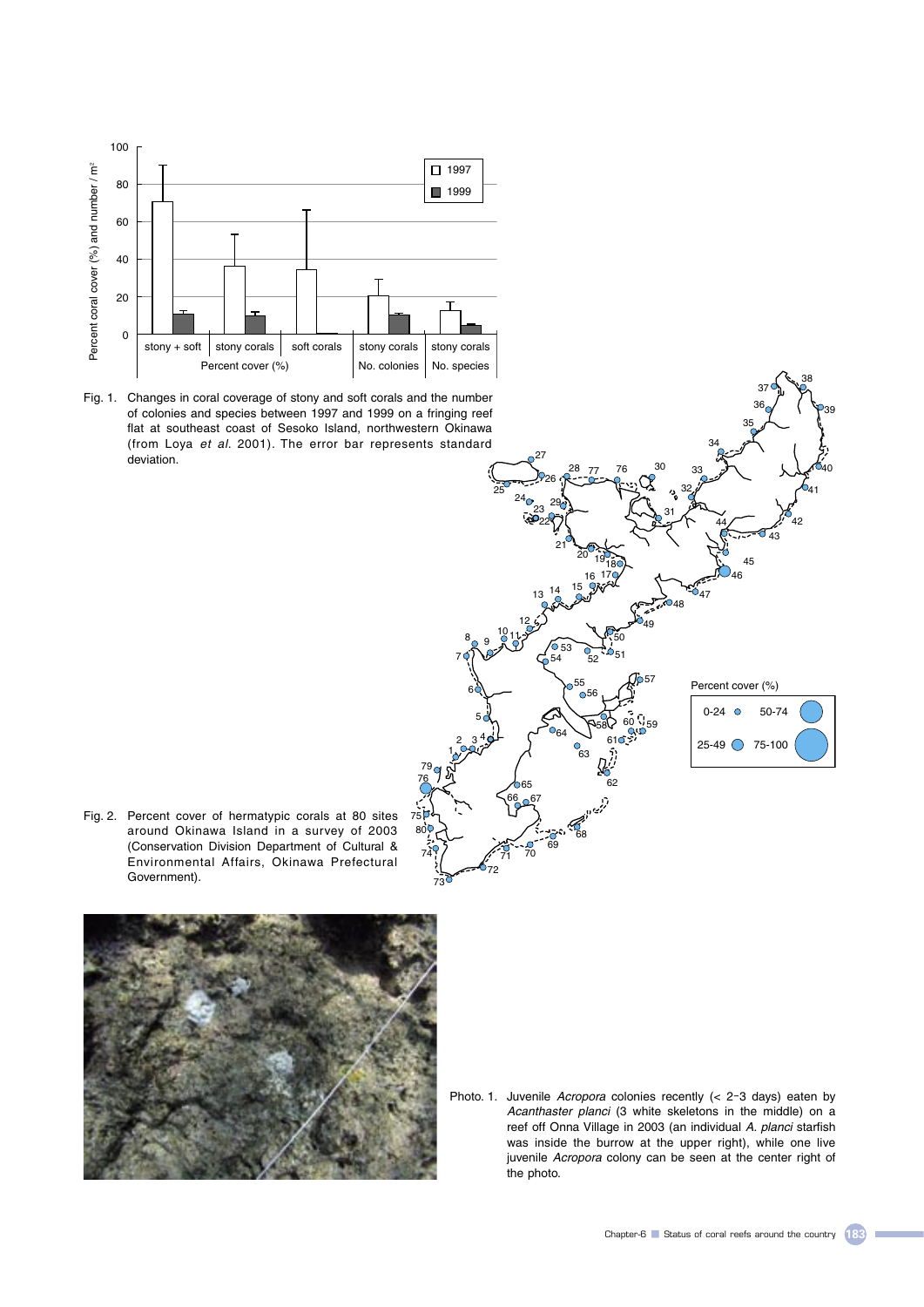

Photo. 2. A Dugong (Dugong dugon) observed at off Abesaki, Kayo, Nago City (July 3, 2003). (photo provided by Ministry of the Environment, Government of Japan).

boats are available in Naha harbor, Chinen Village and Onna Village, and an underwater observatory is popular at Nago City. Recently, coral transplantation projects have attempted to restore the damaged reefs largely organized by local fisheries cooperatives and diving shop associations.

#### 2. Fishery

There are 23 fisheries cooperatives on Okinawa. Coastal fisheries in coral reef areas were active in the past but have recently declined. Today, some traditional coastal fisheries are barely active. In contrast, aquaculture of fishes and macroalgae (seaweed) have recently increased.

## 3 Conservation

## 1. Crown-of-thorns starfish

Local fishermen and divers have been exterminating *A. planci* with support from the Okinawa Prefecture and the Ministry of the Environment. Notably, the Onna Village Fisheries Cooperative has been exterminating large numbers of *A. planci* for well over 10 years.

#### 2. Sedimentation

Red soil run-off, from large construction works, has been recently reduced since the successful enforcement of the Okinawa Prefecture Red Soil Erosion Prevention Ordinance (http://www.c-okinawa.co.jp/eikanken/ index.htm). However, run-off from agricultural fields remains a problem.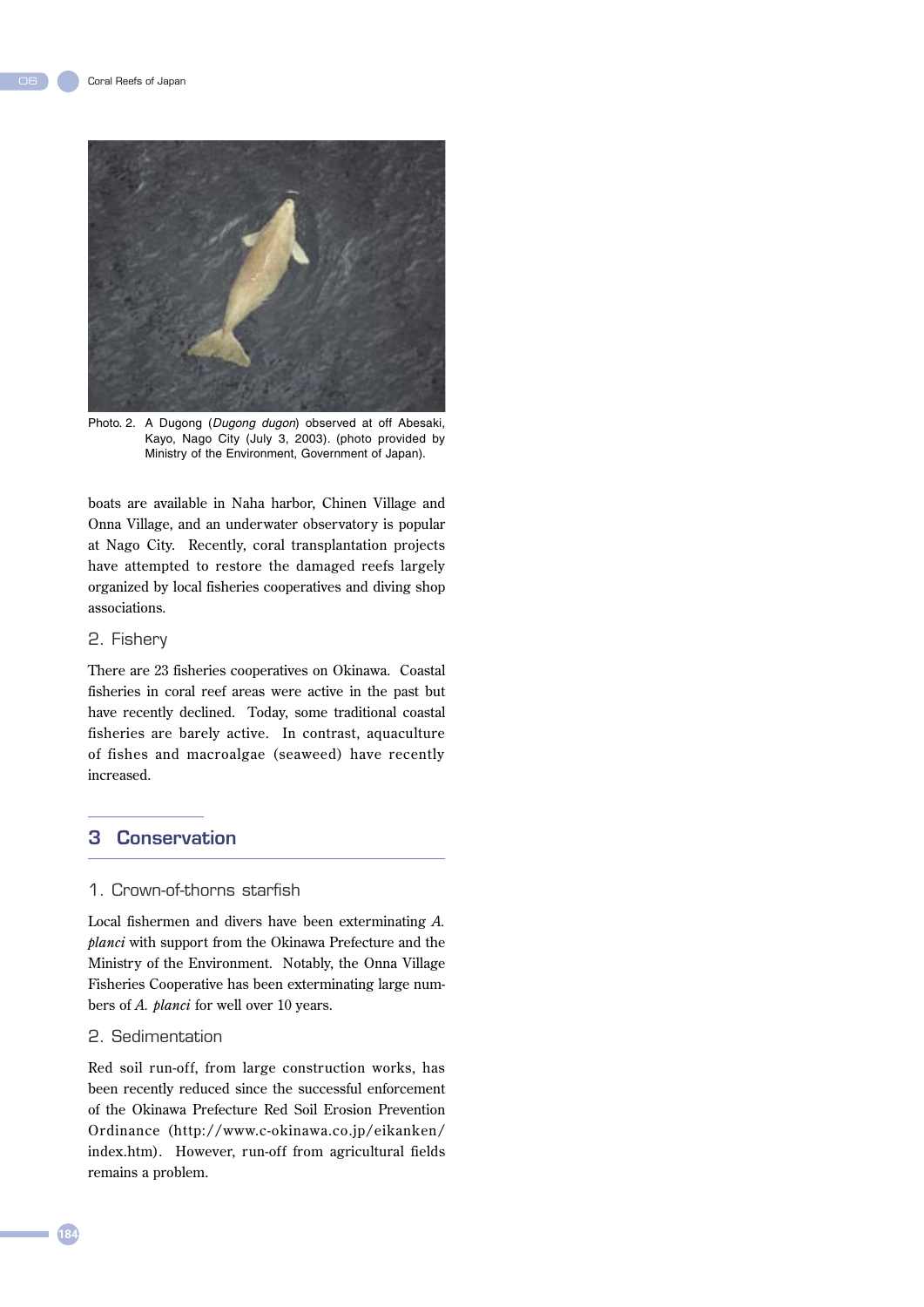# b. Kerama Islands (Map 6-1-4-②)

Kenji Iwao

## 1 Corals and coral reefs

#### 1. Geographical features

Some 30 islands make up the Kerama Islands, 20-40 km west of Okinawa (Fig. 1). There are two administrative districts divided by the Kerama Straits, Zamami Village in west and Tokashiki Village in east.

From the distribution of Japanese cedar and Japanese cypress fossils in the rock stratum, it is thought that the Kerama Islands were part of a mountain range that extended to (northern) Okinawa and exceeded 1500 m above sea level in the Pliocene (1.5 million years ago). Well developed coral reefs formed around Okinawa 600,000-200,000 years ago, and remain as uplifted Ryukyu limestone. This limestone layer in Kerama

Islands, however, is about 80 m below sea level, because the Kerama Islands have subsided (via diastrophism). Subsidence resulted in a mountain range remaining above today's sea level - the tops of those mountains are the Kerama Islands (Kizaki 1992).

2. Climate and oceanography

Akajima, central Kerama Islands, shows air temperatures that do not fall below 10˚C, even in winter, with highs around 37˚C in summer (July-August), and a monthly average of 28.9-31.9˚C. Seawater temperature is lowest in February-March, but does not fall below 20˚C, and is highest in July-August at 27.1-29.6˚C (note: the water temperature was exceptionally high in August 1998, when the monthly average was recorded at 30.4˚C.) Typhoons are common, and are often experienced even in early summer. Summers have extreme oceanographic conditions with about five typhoons approaching every year, bringing high waves, wind and rain, followed by calm intermittent periods. From October to April, the northern monsoon brings strong north winds and large swells (Hayashibara 1995; Iwao 2001).

## 3. Coral distribution

There are approximately 248 hermatypic coral species found on Akajima and the surrounding Kerama Islands (59 genera and 14 families) (Hayashibara 1995)



Fig. 1. Protected areas and survey localities using belt transects.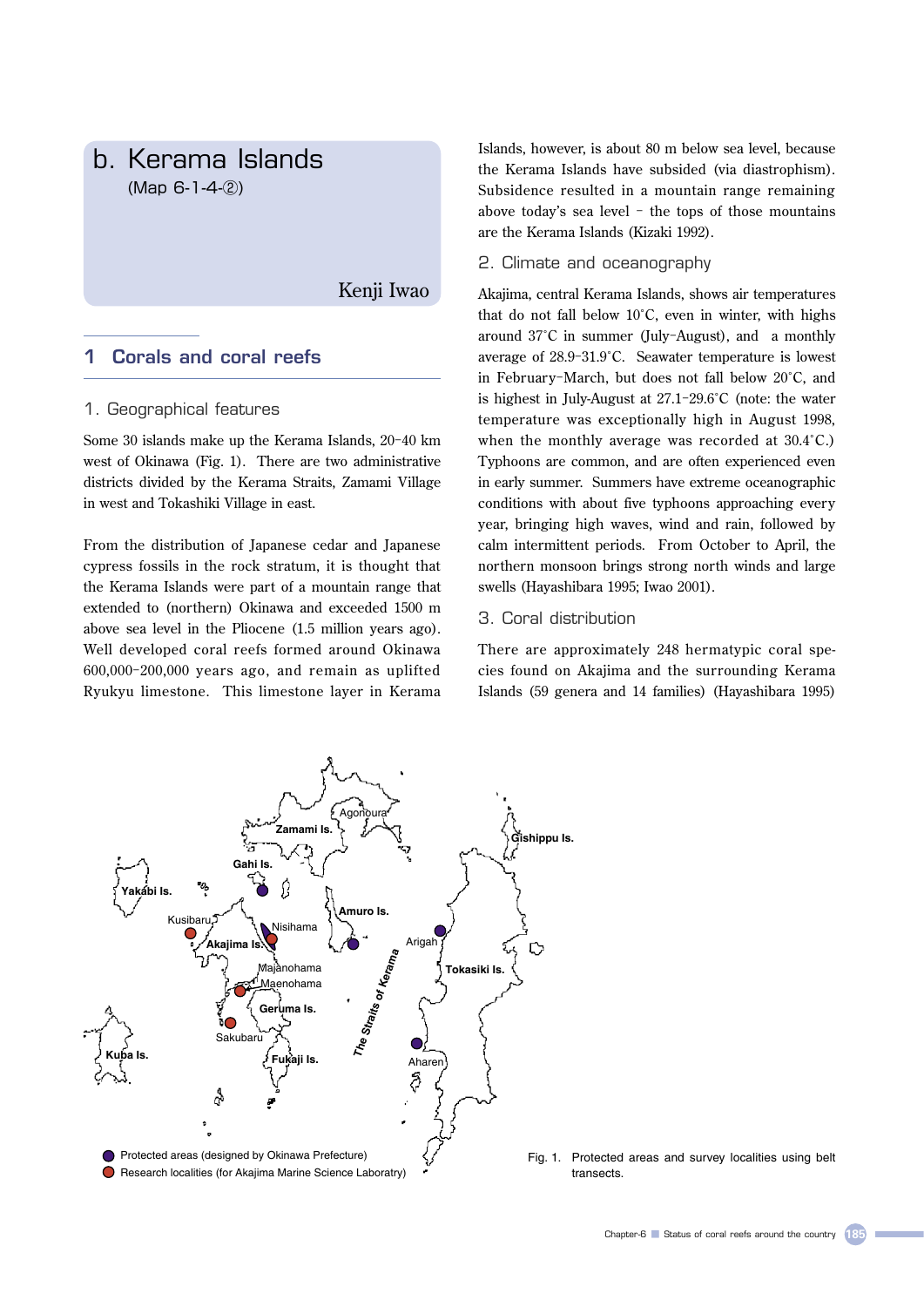06

- or 62 % of the species recorded in Japan (Veron 1992). Considering their relatively small size the Kerama Islands are extremely rich in coral fauna (Hayashibara 1995).

The northern coast of Zamami Island supports spur and grooves and a tabular *Acropora* community, which used to be more extensive before the 1998 bleaching event and a more recent outbreak of the crown-of-thorns starfish (*Acanthaster planci*). The southwestern coast of the island supports high diversity, and Agonoura Bay, in the southeast island, is said to support unique coral communities but a satisfactory survey has not been conducted (Fig. 1).

Kushibaru, on the northwestern coast of Akajima, also has extensive spur and groove systems and large tabulate *Acropora* colonies from reef edge to 4-6 m down the reef slope (Photo. 1). Again, recent *A. planci* predation has reduced corals. Nishihama, on the eastern coast, supports diverse coral assemblages on a shallower slope. Maenohama, on the southern coast, supports artificial breakwaters about 100 m offshore; the sand bottom is scattered with sea grasses and rocks supporting massive faviids and branching *Montipora*.

Mass coral spawning has been observed annually on Akajima; spawning occurs in summer from May to September. Many *Acropora* (Photo. 2) and *Montipora*  species spawn in May-June, *Merulina* in July, and some *Favia* in August-September.

'Healthy' coral communities are common on the west coast of Tokashiki Island. Especially in the two conservation areas where branching and tabular *Acropora* are dominant, showing in places more than 90 % coverage. The south coast receives most of the wave energy and supports few corals - mainly *Pocillopora* species. The east coast is also strongly affected by predominate wind and waves from the east, but branching and tabulate *Acropora* colonies are more typical in the bay area. The northeastern coast supports patches running perpendicular to the shore, with corymbose *Acropora* and alcyonaceans (soft corals and sea fans). The northwest coast supported the most diverse and luxuriant *Acropora* communities in the Kerama Islands, until 1998 coral bleaching and recent *A. planci* predation.

Photo. 1. Extensive spur and groove systems and



Photo. 2. Spawning of branching Acropora in Kerama Islands

**186**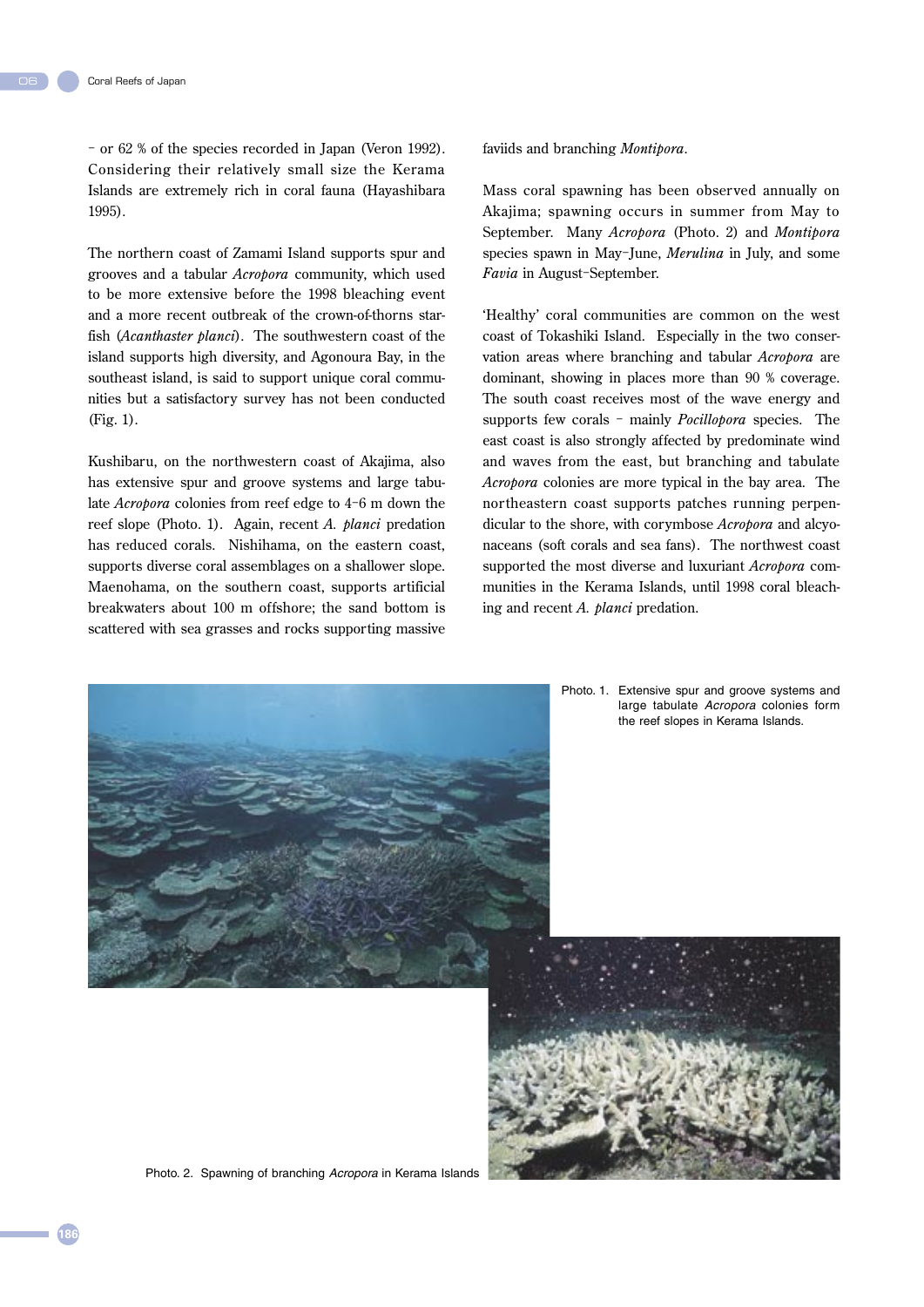The east coast of Gishippu Island, adjacent to Tokashiki Island, supports massive scleractinian corals and alcyonaceans. The west coast of Gishippu Island is comparatively shallow, supporting mainly *Porites cylindrica* and *Echinopora lamellosa* colonies, while the eastern and northwestern coast of Yakabi Island has many colonies of *Heliopora coerulea* (blue corals).

### 4. Notable species and ecosystems

Three hundred and sixty fish species, about 1,640 invertebrate species, including hermatypic corals, and about 220 seaweed species have been recorded in the Kerama Islands to date, but many groups of organisms have not yet been surveyed (Ohba 1995; Iwao 2003). Green turtles, loggerheads, and hawksbill turtles lay eggs on the beaches in summer, and are often encountered while diving. While the Kerama Islands are famous for their coral reefs, humpback whales (*Megaptera novaeangliae*) are very common in January to April, since they use the Kerama Islands as their breeding ground (Photo. 3).

On the land, 620 species of flora have been recorded, and the Kerama deer and other many animals inhabit. Kerama deer is a subspecies of the Japanese deer, and it lives only in the Kerama Islands. It is smaller and blacker than Japanese deer. The deer population on Akajima in 1970 was about 10, but has since increased to 130 in 1995. The deer are fully protected on some islands as a natural treasure of Japan (Editorial Board Zamami Village History 1989).

locally using gill nets in summer. In addition, local residents collect shellfish and octopus by scouring the reef flat at ebb spring tide.

## 3 Threats and disturbances

#### 1. Change in coral communities

According to a coral survey using belt transects (explained later) at four localities on Akajima in October 1998, coral coverage was 35 % (219 colonies) at Kushibaru (northern cost), 34 % (565 colonies) at Sakubaru (southwestern coast), 29 % (275 colonies) at Maenohama (southern coast), and 37 % (316 colonies) at Nishihama (eastern coast). At all localities, except Nishihama, both coral coverage and number of colonies per unit area have decreased. At Nishihama, the number of colonies decreased over the next year but coral coverage increased. In 2000, both coverage and the number of colonies decreased in Maenohama, but were almost unchanged in Kushibaru and Sakubaru. Both coral coverage and colony abundance increased in Nishihama. In 2001, the state of the reef was as follows: 30 % (292 colonies) in Kushibaru, 31 % (450 colonies) in Sakubaru, 26 % (106 colonies) in Maenohama, and 53 % (324 colonies) in Nishihama. A survey in December 2003, found a decline in coral cover at all four localities - a consequence of *A. planci* predation (Taniguchi 2004).

## 2 Situation of usages

#### 1. Tourism

The diving industry flourishes here because of the rich marine life. There are 43 diving businesses in Zamami village and 14 in Tokashiki village, and even more for accommodation. Moreover, the number of tourists who enjoy sea kayaking has increased in recent years. While fishing was the main source of income in the past, now more than 80 % of the residents are engaged in tourism.

#### 2. Fishery

From 1900 until the beginning of World War II, the skipjack fishery flourished, but declined during and after the war. Now, most skipjack catches are consumed locally. While swordfish, tuna, and skipjack are caught and consumed locally using lines, spinefoot (*suku*) are caught



Photo. 3. Humpback whales (Megaptera novaeangliae) are commonly seen in January to April in Kerama Islands, as their breeding ground.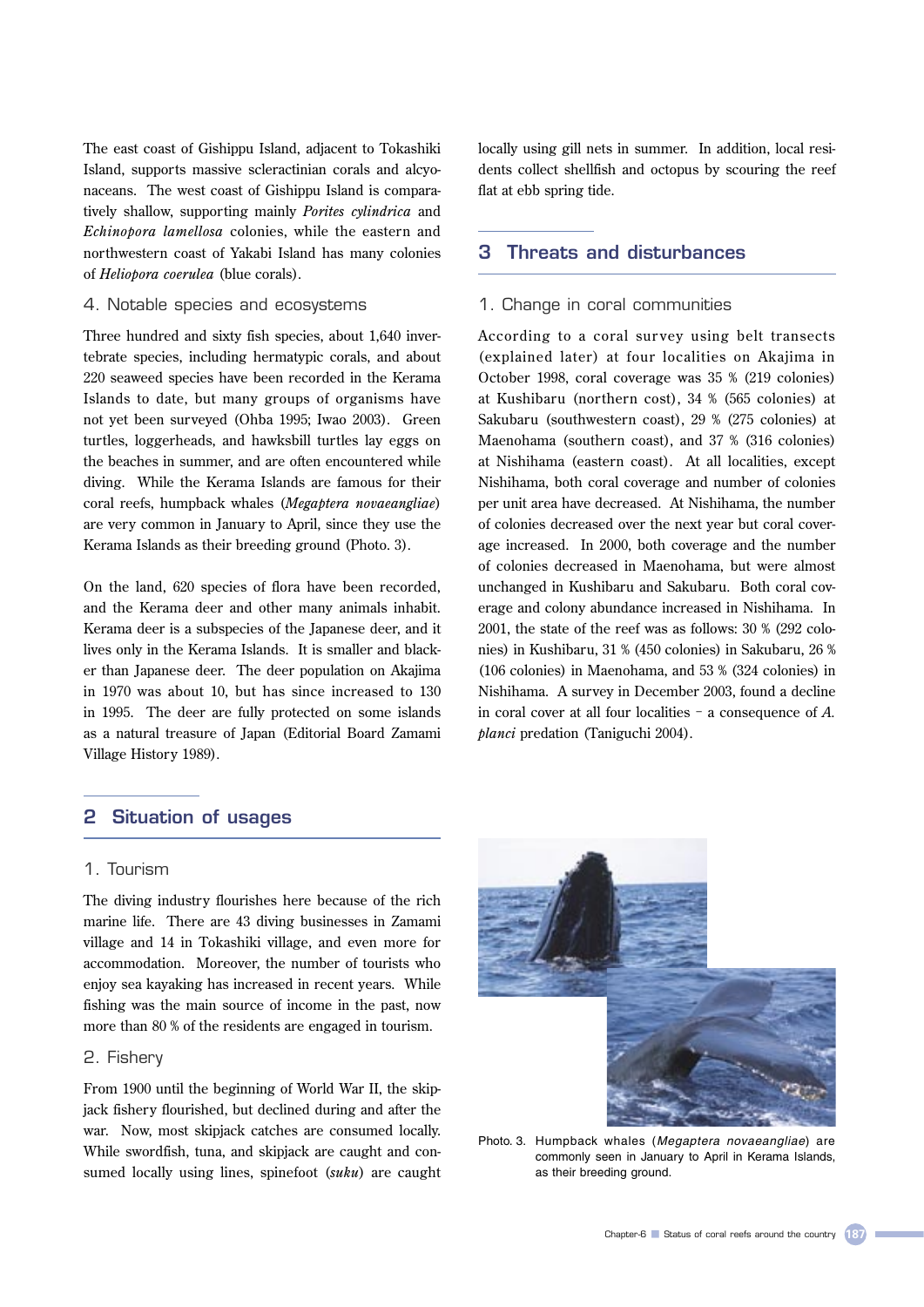## 2. Bleaching

In 1998 coral bleaching occurred on a worldwide scale. Bleached corals were first obser ved in the Kerama Islands at the end of July. By the end of August, *Seriatopora hystrix*, *Pocillopora damicornis*, and *Acropora* colonies were bleached at shallow area (< 3 m), as was *Acropora horrida* at 25 m. The result of September 1998 survey, at 15 localities, showed more than 90 % of the shallow colonies examined were bleached at 4 of 15 localities (in the inner bays or moats) (Taniguchi *et al.* 1999).

The belt transect results showed that 33 % of all the colonies examined were completely bleached, in September 1998 at Maenohama, and if partially bleached colonies were included, then 91 % of the colonies were bleached. By March 1999, only 64 % of the colonies remained (191 of 298 colonies surveyed). By November 1999, only 42 % remained), but the overpass of a typhoon was primarily responsible for the latter lose (Taniguchi and Iwao 2000). There were signs of recovery, based on re-growth from remnants and newly recruitment, but thermal stress and bleaching was again evident by the end of July 2001. In 1998, about 25 % of the corals died in Maenohama, which experienced the greatest lose, while mortality in 2001 was only 10 % (Taniguchi 2002).

#### 3. Crown-of-thorns starfish

A well documented outbreak of *A. planci* in the 1970s changed the coral reefs of Okinawa considerably. A similar outbreak occurred on Chibishi reefs in 1997, between Okinawa and the Kerama Islands. In autumn 2001 an *A. planci* outbreak occurred on the Kerama Islands. Extermination was undertaken especially in the conservation areas; at three localities in the Zamami district (Nishihama on Akajima, southeast of Amuro Island, and on the south coast of Gahi Island), at two localities in the Tokashiki district (Arigah on Tokashiki Island and off Aharen Bay on Tokashiki Island). Local diving operators exterminated the starfish and these activities are continuing - some 120,000 *A. planci* individuals were exterminated in the last 2 years (to June 2003).

## 4 Monitoring

#### 1. Belt transect survey

Monitoring was conducted by the Akajima Marine



Photo. 4. Reef Check monitoring by volunteer divers in Kerama Islands.

Science Laboratory (AMSL) at each of the four survey localities. At each locality a  $30 \times 0.5$  m belt transect recorded coral communities. These surveys are repeated annually to determine the change in coral coverage, the number of coral colonies, and growth and death of each coral colony.

## 2. Reef Check

At Zamami village, since 1998, local divers have followed 'Reef Check' protocol as part of the coral reef conservation efforts (Photo. 4). Since 1999, the year after Nishihama was closed, Reef Check surveys have been conducted. In 1999, coral coverage at Nishihama was 29 %, which appeared to increase to 41 % in 2000, and 48 % in 2001. Moreover, the number of fish and invertebrates have also increased.

#### 3. Other surveys

In addition to the above-mentioned surveys, AMSL has been observing weather and oceanographic conditions, such as temperature, seawater temperature, and precipitation, every day since 1988. Moreover, plankton samples have been collected once a month off the southern coast of Akajima since 1989.

## 5 Conservation and research

## 1. Conservation activities

Considering reports of deterioration of coral reefs at several diving localities, Zamami Village Fishery Cooperative closed three diving sites for three and a half years, in July 1998. Mooring buoys were installed when the sites re-opened at Nishihama to prevent anchor damage and limit the number of boats to the area at any one time.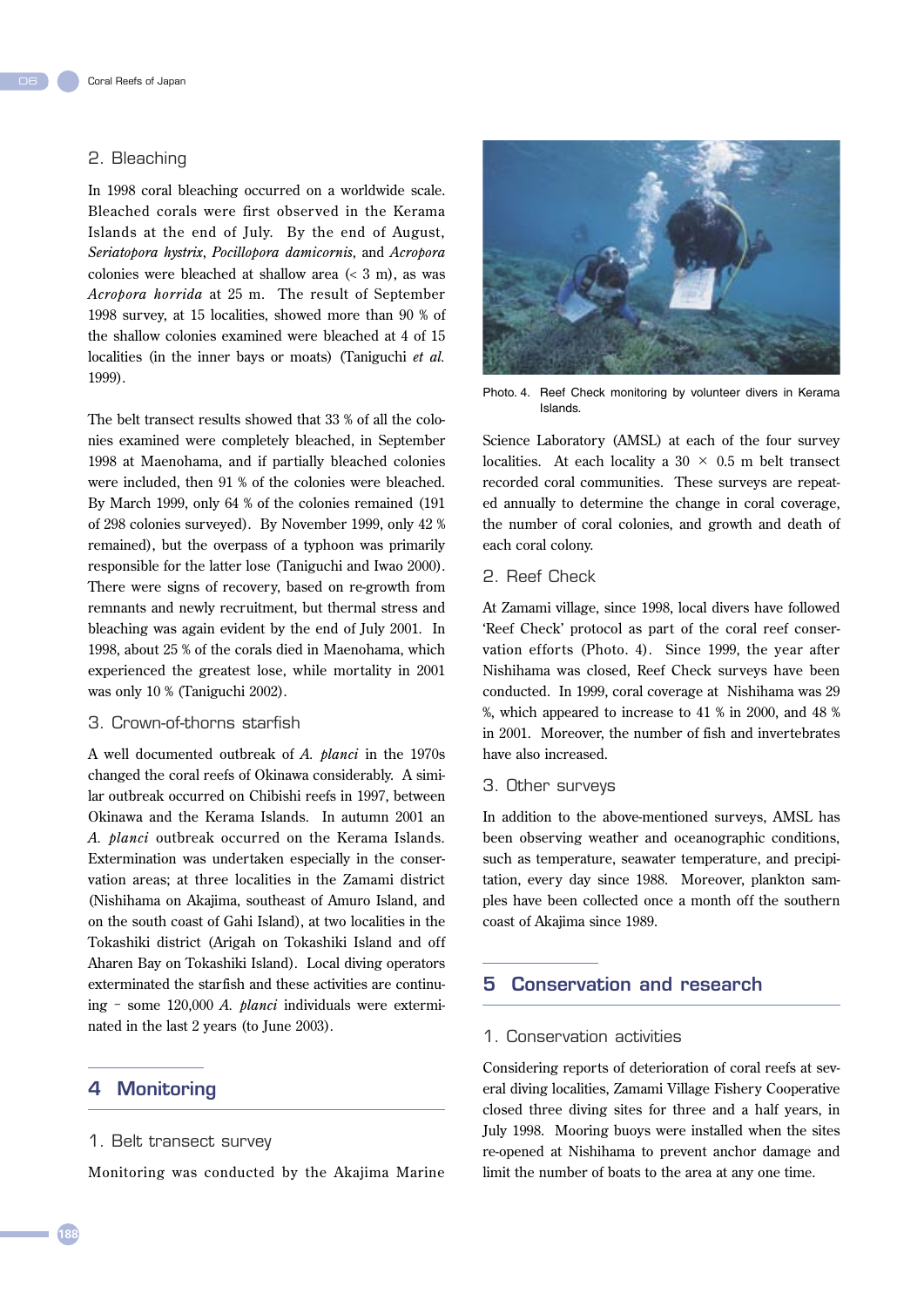All the diving businesses on Akajima and Geruma Island in Zamami village participated in organizing the 'Aka & Geruma Diving Association' in November 2001, and coral reef conservation activities have been proactively implemented. For instance, the society led the transplantation of coral colonies from the east coast of Geruma Island to Nishihama and Majanohama (Akajima), before the colonies were damaged by road construction in January 2002. Most recently, a 'Zamami Diving Association' has been established (Hosaka and Taniguchi 2003).

2. Akajima Marine Science Laboratory (AMSL)

AMSL was established in July 1988 on Akajima, surrounded with rich coral reefs. Since then, in cooperation with local residents and many researchers both domestic and international, the laboratory has been actively researching coral reproduction, recruitment and coral settlement processes, which is highly applicable to conservation issues. Moreover, AMSL continues with education and awareness activities that involve local schools and the local community, by operating summer school and preparing pamphlets and newsletters.

#### 6 Necessary measures

Recently, many research reports have highlighted the Kerama Islands as the main source of coral larvae for Okinawa and surrounding islands. Therefore, preserving the reef around the Kerama Islands is a regional issue. Although heavily damaged by an *A. planci* outbreak over the past two years, and showing some resilience to the 1998 and 2001 bleaching events, the reefs are still rich in biodiversity and aesthetically appealing. There is a general consensus in the Kerama Islands that human disturbances need to be kept low. There are no large rivers, and little pollution in the Kerama Islands. The fishery cooperative and diving association are now actively engaged in coral reef conservation, which gives hope for the Kerama Islands of the future.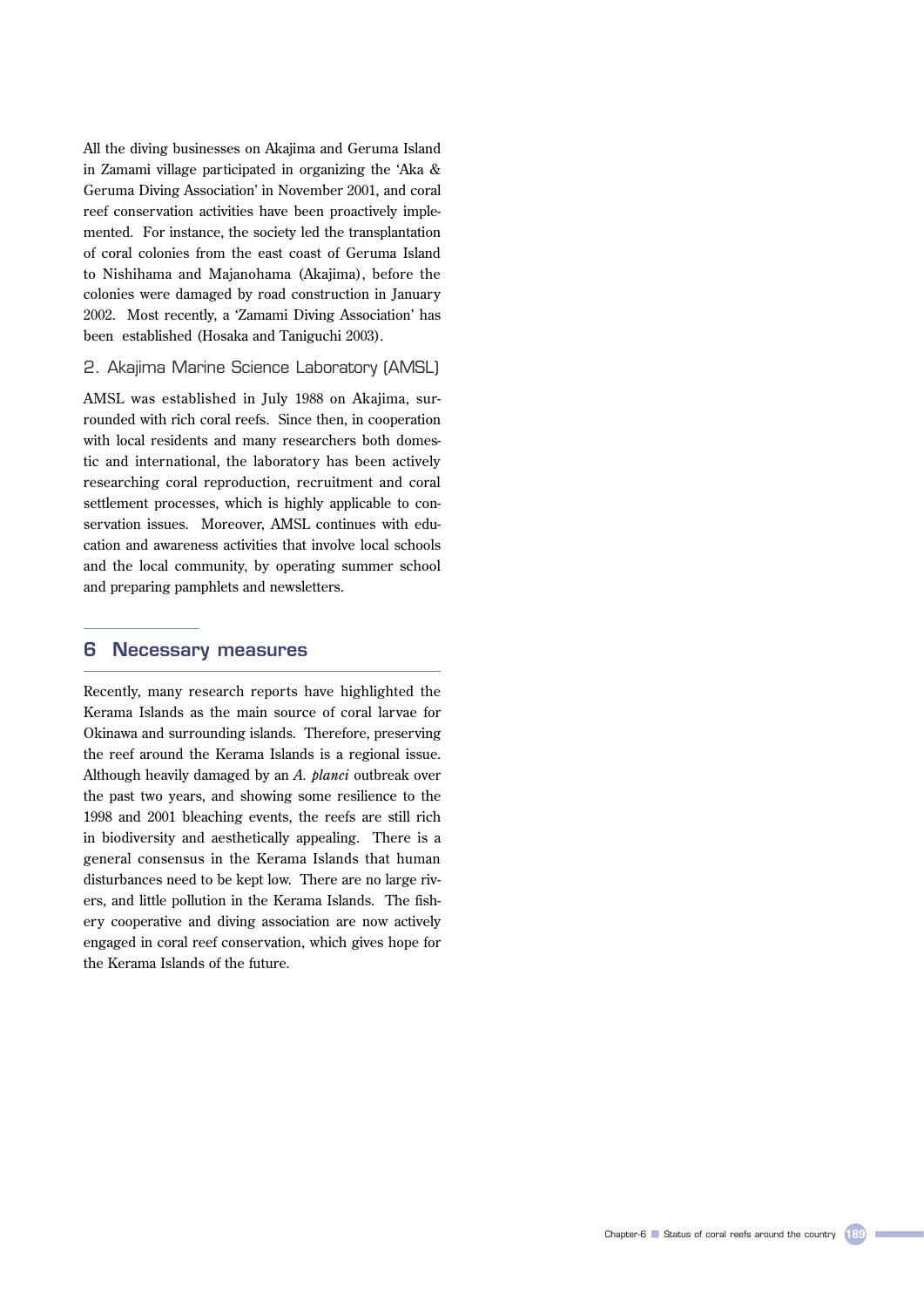c. Iheya, Izena, Aguni, Tonaki, and Kume Islands  $(Maps 6-1-4-3)$   $\sim$  6)

## Kazuyuki Shimoike

## 1 Corals and coral reefs

### 1. Geographical features

Iheya, Izena, Aguni, Tonaki, and Kume (ordered from north to south) are islands scattered between Okinawa Island and the Okinawa Trough (basin). The Okinawa Trough connects to the Kerama gap, south of Kume.

Iheya and Izena are located about 30 km north of Motobu Peninsula, Okinawa, and their highest points above sea level are 293.9 m and 119.9 m, respectively (Photo. 1). These hilly areas consist of alternating strata of chalk, sandstone, and shale (Kizaki 1985). On Iheya, two mountains run parallel to the long axis, and dunes of up to about 80 m above sea level develop at the northern tip (Mezaki 1988). On Izena, the hilly regions are located in the central and northeastern parts of the island, and strata of chalk can be observed (Mezaki 1988). These mountains are designated Nature Conservation Areas in Okinawa Prefecture.

Aguni (about 4 km east-west by 3 km south-north) is located approximately 60 km northwest of the city of Naha on Okinawa. To the west of this island, steep dropoffs of 1,500 m or more have developed, running northnortheast to south-southwest at the sea floor (Kizaki 1985). The island mainly consists of a terraced structure made of limestone, and the highest point is 97.3 m in the southeast, where the southeastern tip is fringed with abraded cliffs about 80 m high. Beach rock and dunes are well developed along the east coast.

Approximately 50 km west-northwest of Naha is the island of Tonaki (about 2.5 km east-west by 4 km southnorth). Its highest point is Mount Otake (179 m). The foundation of the island is limestone, dolomite, phyllite, and volcanic rock of the Tertiary Cenozoic era (Kizaki 1985). The low ground at the center of the island is formed of tronbo structures (islands that are joined with the cay; Kan *et al.* 1997). A conglomerate of beach rock and Holocene coral reefs protected by the beach rock is distributed on the shores (Kawana 1996).

The island of Kume is located about 90 km west of Naha; its highest point reaches 326 m above sea level. The foundation of this island consists of Pretertiary layers and volcanic rock of the Tertiary Period (Kizaki 1985). A beach (Hatenohama) of Holocene coral reef deposits and sand-gravel extends nearly 8 km along the east coast (Machida 2001).

#### 2. Coral distribution

According to the 4th National Survey on The Natural Environment (Nature Conservation Bureau, Environment Agency 1994), coral communities are well developed in this area as compared to those in the region around Okinawa. However, Aguni was not included as a targeted survey site. Of the 272.5 ha covered by coral on Iheya, areas with coverage of 50 % or more accounted for 68.3



Photo. 1. Aerial photograph of Iheya and Izena (September 2003). At left is Iheya Island, on the right is Izena Island; the island in the center is Gushikawa Island. These islands are surrounded by well-developed fringing reefs. Okinawa Island can be seen in the background.

06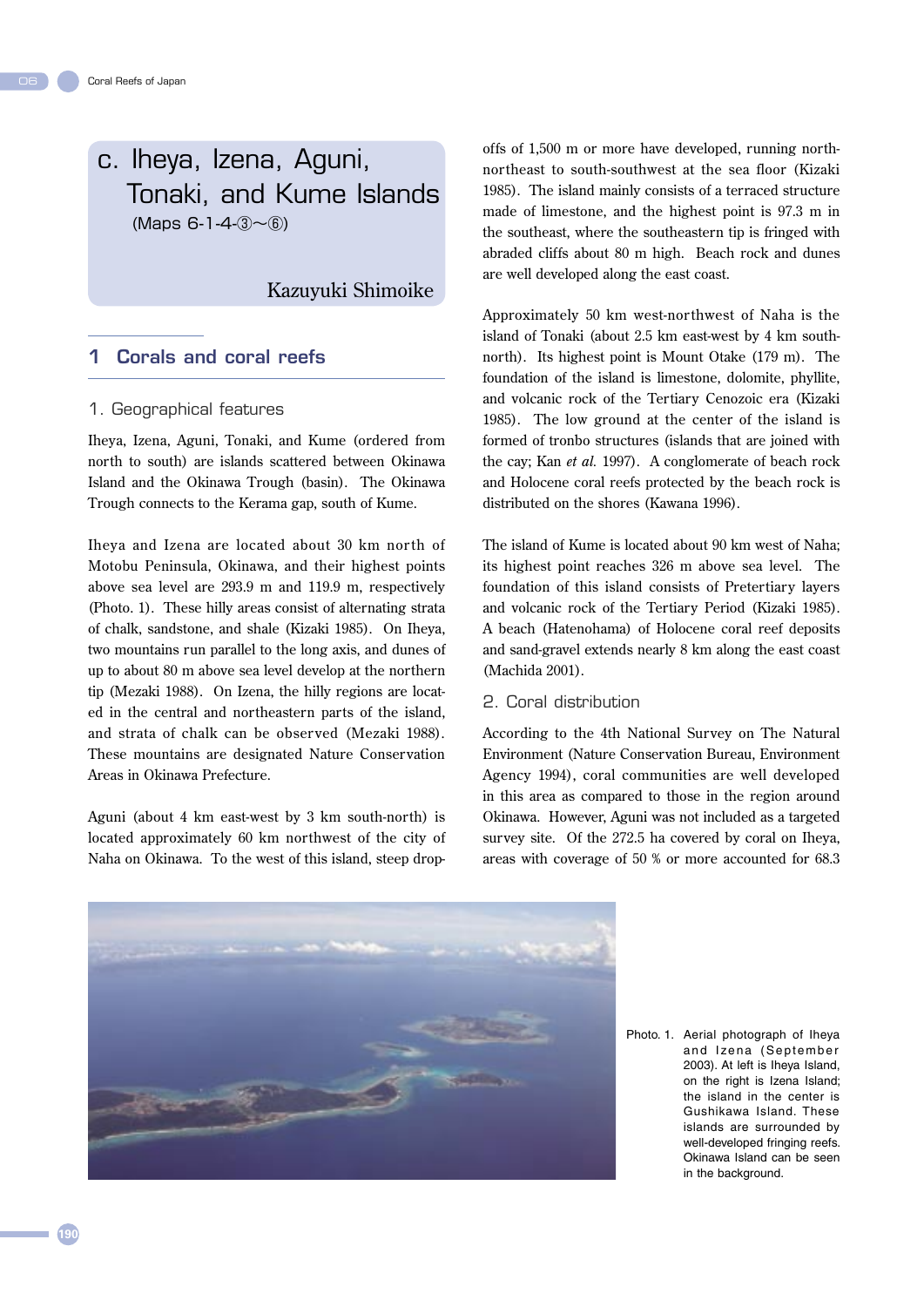% of the total while areas with coverage of 5 % or less accounted for only 14.2 %. High coverage by *Acropora*  and *Montipora* communities could be seen throughout the fringe of the island. Hermatypic corals (hereafter, corals) were also abundant along the reef crest, on which areas with coverage of 50 % or more accounted for 45.7 % of the total length surveyed (39.2 km).

While branching *Montipora* were dominant (50 % or more) in the moat, tabulate *Acropora* were dominant (50 % or more) on the reef crest along the southeast coast of Izena. Of the 105 ha area covered by coral on Tonaki, areas with 5-50 % coverage accounted for 71.4 % of the total area, and areas with coverage of 50 % or more accounted for 28.6 %. Coral communities dominated by branching *Porites* and *Montipora* were distributed in the moat. On Kume, however, frequently exposed reef flats are widely distributed, and the moat is seldom visible. Branching *Montipora*-dominated communities (50 % or more) extend for 41 ha around Oojima, located on the east coast. The results of a survey conducted by Narure Conser vation Division, Okinawa Prefecture (1999) revealed that large tabulate *Acropora* covered the patch reefs off Hatenohama and that the coral fauna (dominated by branching *Acropora formosa* and large colonies of *Favia*, *Pocillopora*, *Merulina ampliata*, and *Diploastrea heliopora*) was in good condition on the reef slopes.

According to a sur vey conducted by the Nature Conservation Bureau, Environment Agency (1994), the coral fauna was relatively impoverished, i.e., had low coverage, on Gushikawa, which lies between Iheya and Izena. However, a survey conducted in 2001 (Irikawa 2002) reported tabulate and branching *Acropora* communities with 64 % and 92 % coverage at depths of 2-3 m and 9-10 m, respectively, along the northern coast of the island.

#### 3. Water quality and physical environment

The Kuroshio Current flows from southwest to northeast along the Okinawa Trough on the northwestern side of these islands, making water temperatures and clarity high throughout the year. However, inflow of terrestrial red clay is evident in some coastal areas of the islands.

### 4. Notable species and ecosystems

The fringing reefs of Tonaki have been designated as one of the 500 Important Wetlands of Japan (Nature Conservation Bureau, Ministry of the Environment 2002a). Mangrove trees, such as *Bruguiera gymnorrhiza* 

and *Kandelia obovata* (see Chapter 1-3), are distributed at the mouth of the Gima River in Kume Island and provide habitat for birds such as *Anas poecilorhyncha*, various ardeids, and *Phalacrocorax filamentosus* (Nature Conservation Division, Okinawa Prefecture 1999).

## 2 Situation of usages

#### 1. Tourism

Leisure fishing is very active throughout these islands. A national fishing rally is held annually in June on Kume. SCUBA diving is also popular, and there are 14 dive shops on Kume. The coastal areas are also often used for camping and swimming. The natural stone pavement called 'Tatamiishi', with large pentangular and sextangular shaped rocks that resemble tortoise shell, has been designated a Prefectural Natural Treasure and is a popular tourist spot.

## 2. Fishery

The most commonly caught fish around these islands are tuna offshore, *Sthenoteuthis oulaniensis* by coastal fisheries, and snapper and grouper by towing net fisheries, pole and line fisheries, and gill net fisheries; shellfishes and seaweeds are also harvested from the surrounding sea. The cultivation of the brown algae (*Tinocladia crassa*) is common on Iheya and Izena, and the prawn (*Penaeus japonicus*) is raised on Kume.

#### 3. Deep-sea waters

Taking advantage of its geographical location close to the Okinawa Trough, Kume has developed a new industry, which uses deep-sea waters pumped up from a depth of 600 m or more. These deep-sea waters are virtually aseptic and replete with nutrient salts; thus, they can be used in the manufacture of health foods and cosmetics, capitalizing on the recent boom in this field.

## 3 Monitoring and conservation

#### 1. Sedimentation

As a result of the enforcement of the Okinawa Prefecture Red Soil Erosion Prevention Ordinance of 1995, red soil run-off has been controlled. The rate at which run-off increases the suspended particles in sea sediment (SPSS; see also Chapter 2-5) in coastal areas of Kume has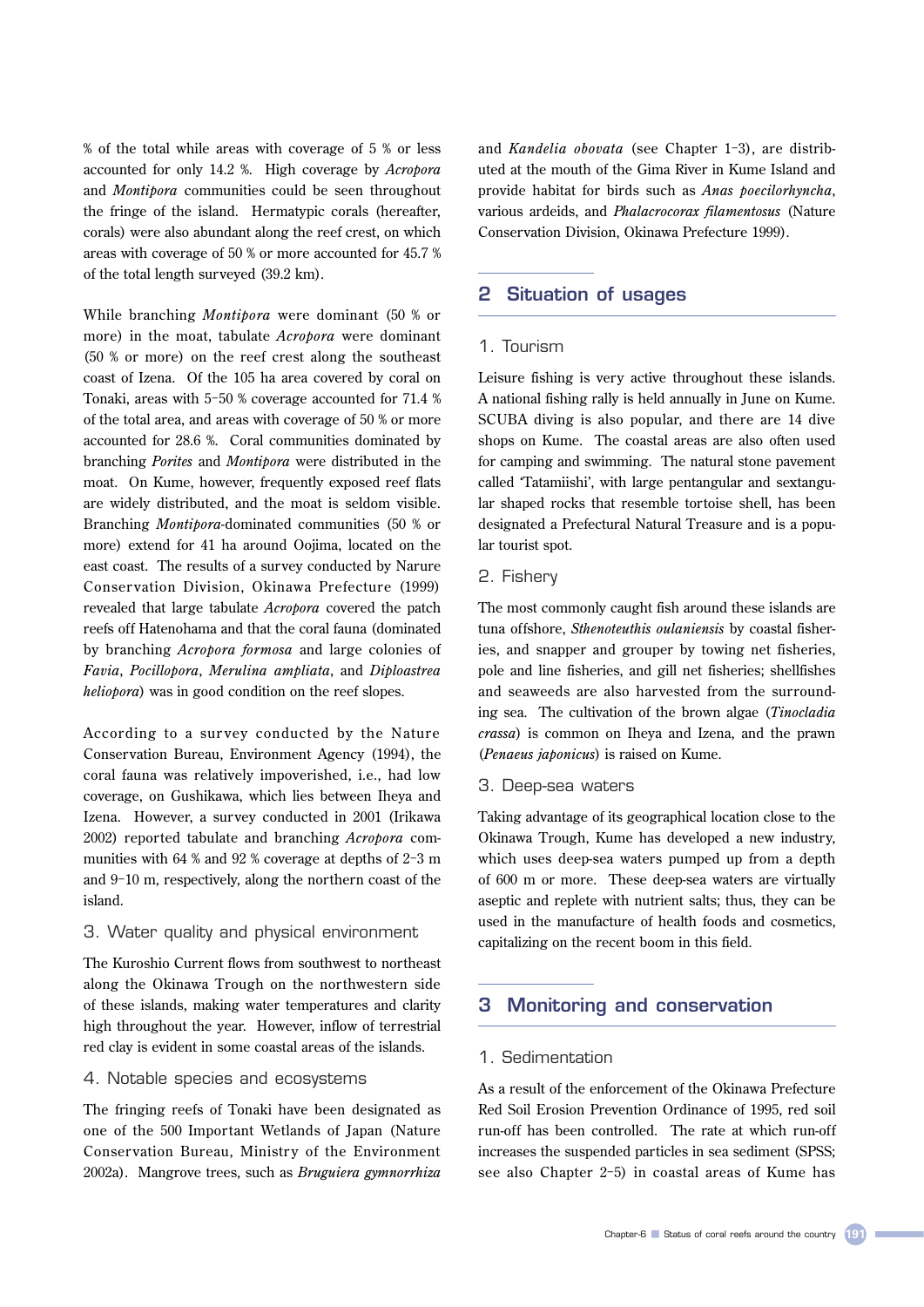06

decreased somewhat, although run-off still occurs at a relatively high rate. Moreover, the rate of SPSS in Iheya and Izena is increasing even after the enforcement of the ordinance (website of the Okinawa Prefectural Institute of Health and Environment \*<sup>1</sup> ). Many sugarcane fields on these islands do not comply with the ordinance; this is considered a major obstacle to improvement and thus requires countermeasures.

## 2. Bleaching

The results of a questionnaire intended for city, town, and village officials showed that the ratio of bleached to live coral exceeded 60 % on Iheya, Izena, and Kume. The ratios of corals that died after bleaching were 20-80 % in Hatenohama and 80 % throughout Kume (Nature

Conser vation Bureau, Environment Agency 2000c). Bleaching occurred again in 2001, and *Acropora* communities on Gushikawa (located between Iheya and Izena) and *Porites* and *Montipora* communities on Kume, which survived the bleaching event in 1998, have since died out (Photo. 2). However, 50 % or greater of the communities survived the bleaching event in some areas, including the mixed species communities in the northern part of Ie as well as tabulate and branching *Acropora*-dominated communities in northern Gushikawa (Irikawa 2002). These survivors are expected to play an important role as sources of larvae for the neighboring coral reefs, including the west coast of Okinawa.



Photo. 2. Coral community on southern Iheya Island (1 August 2001, 3 m depth). (photo by A. Irikawa) This community was once dominated by Acropora (e.g., Acropora formosa, A. nobilis, A. microphthalma, and A. valenciennesi), but many corals died after the bleaching

event in 2001.



Photo. 3. Seascape of Akashita, Kume Island (June 1998, 3 m depth). (photo by N. Watanabe)



Fig. 1. Transition of hermatypic coral cover in Kume Island from the Reef Check monitoring.